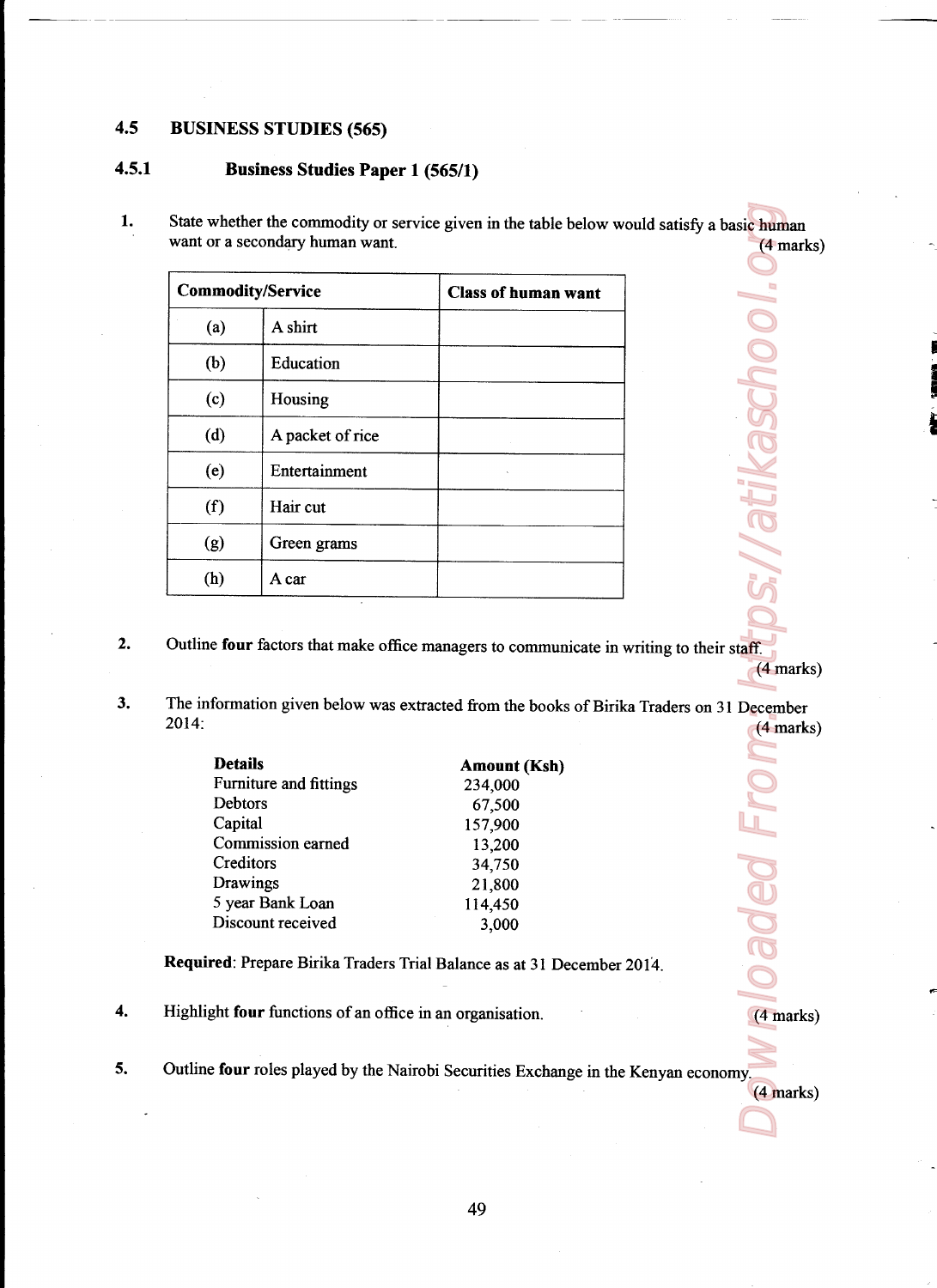The statements given below: (4 marks<br>tilisation of available resources in a<br>nd women in a year.<br>rates than birth rates.<br>is comprised of people who are above 55<br>powing terms of trade would be applied in<br>(4 marks)  $\blacksquare$   $\blacksquare$   $\blacksquare$   $\blacksquare$   $\blacksquare$   $\blacksquare$   $\blacksquare$   $\blacksquare$ <br>
Il utilisation of available resources in a<br>
usand women in a year.<br>
ath rates than birth rates.<br>
ath rates than birth rates.<br>
on is comprised of people who are abov 6. Name the basic concept in population described in the statements given below: (4 marks) (a) Population size that is adequate for the full utilisation of available resources in a Country The average number of bittis per one thousand women in a year.<br>
When a country is experiencing higher death rates than bitth rates.<br>
When a country is experiencing higher death rates than bitth rates.<br>
Where a bigger propo Downloaded From: https://atikasces.org (b) The average number of births per one thousand women in a year. (c) When a country is experiencing higher death rates than birth rates. (d) Where <sup>a</sup> bigger proportion of the population is comprised of people who are above <sup>55</sup> years old. 7. State the circumstance under which each of the following terms of trade would be applied in foreign trade. (4 marks) (a) Franco .......................................................... (b) Ex»works .......................................................................................................................... >~ (c) In Bond ............................................................................................................................... (d) Free Alongside Ship ............................... 8. Complete the diagram below to illustrate the classification of trade. (3 marks) 9. Highlight four merits of using sales people to promote the sales of a particular product. (4 marks) **ROION** 

L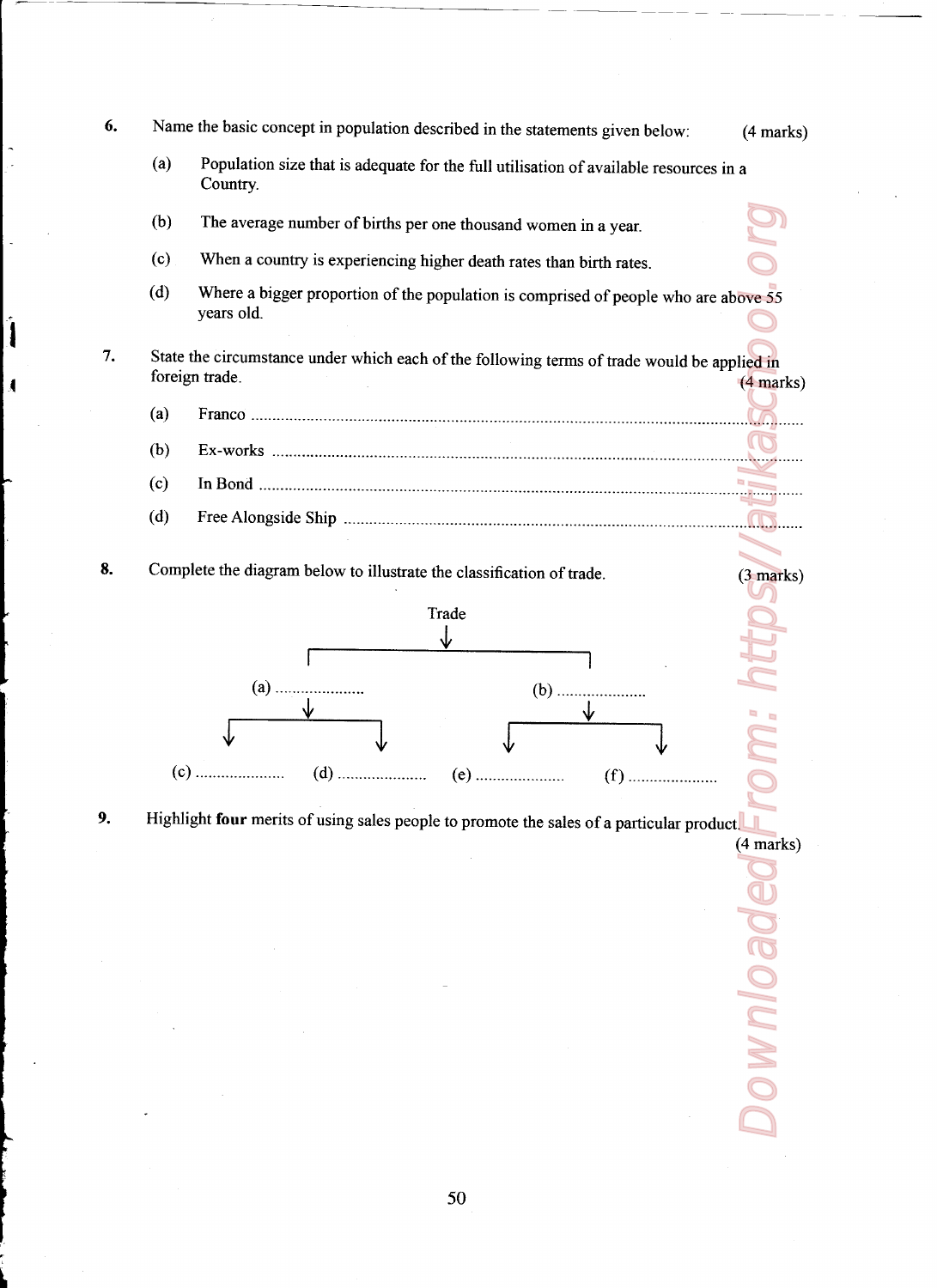| 10.                                                    | By use of the book keeping equation, determine the missing values in the table below: (4 marks)                                         |                                |                             |                          |
|--------------------------------------------------------|-----------------------------------------------------------------------------------------------------------------------------------------|--------------------------------|-----------------------------|--------------------------|
| <b>FIXED ASSETS</b><br>(Ksh)                           | <b>CURRENT ASSETS</b><br>(Ksh)                                                                                                          | <b>CAPITAL</b><br>(Ksh)        | <b>LIABILITIES</b><br>(Ksh) |                          |
| 1,593,600                                              |                                                                                                                                         | 900,900                        | 1,151,600                   |                          |
| 812,700                                                | 1,953,750<br>781,295                                                                                                                    | 1,010,000                      | 2,172,100                   |                          |
| 1,320,920                                              | 1,450,050                                                                                                                               | 1,260,860                      | 664,030<br>$(d)$            |                          |
| 11.                                                    | Outline four features that may indicate a country's state of underdevelopment.                                                          |                                |                             |                          |
| 12.                                                    | List four types of small-scale retail business that one can run without a shop.                                                         |                                |                             | $(4$ marks)<br>(4 marks) |
| 13.<br>and Cooperatives.                               | Highlight four functions of the Department of External Trade in the Ministry of Industry, Trade                                         |                                |                             | $(4$ marks)              |
| 14.<br>distribute their fresh milk.                    | Outline four factors that Chemichemi Dairies would consider when selecting a channel to                                                 |                                |                             | (4 marks)                |
| 15.                                                    | State the relevant books of original entry into which information extracted from the source<br>documents given below would be recorded: |                                |                             | $(4$ marks)              |
| <b>Source Documents</b>                                |                                                                                                                                         | <b>Books of original entry</b> |                             |                          |
| (a) Incoming invoice<br>(b) Outgoing credit note       | (a)<br>(b)                                                                                                                              |                                |                             |                          |
| (c) Outgoing cash sale slip<br>(d) Incoming debit note | (c)<br>(d)                                                                                                                              |                                |                             |                          |
| 6.                                                     | Outline four features of co-operative societies.                                                                                        |                                |                             | (4 marks)                |
| 7.                                                     | Highlight four factors which may lead to an increase in a country's national income.                                                    |                                |                             | $(4$ marks)              |

<u> 1989 - Johann Harry Harry Harry Harry Harry Harry Harry Harry Harry Harry Harry Harry Harry Harry Harry Harry</u>

- 14. Outline four factors that Chemichemi Dairies would consider when selecting a channel to distribute their fresh milk. (4 marks)
- 15. State the relevant books of original entry into which information extracted from the source documents given below would be recorded: (4 marks)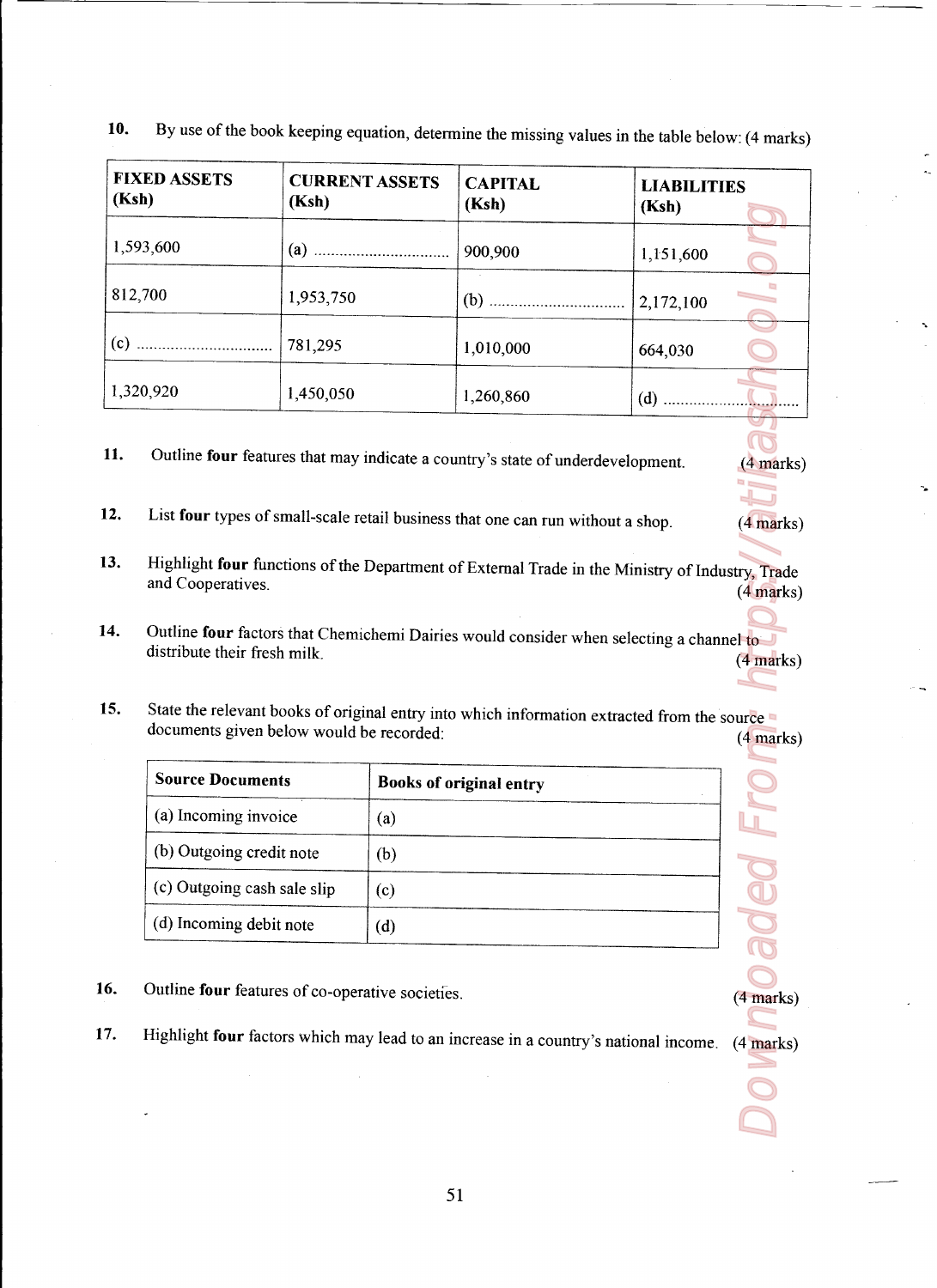18. The following information was extracted from the books of Jabali Traders on <sup>31</sup> December 2015.

<u>a sa sababang pangangang pangangang panganggang panganggang panganggang panganggang panganggang panganggang pa</u>

| 2015. |                                   | The following information was extracted from the books of Jabali Trad  |
|-------|-----------------------------------|------------------------------------------------------------------------|
|       | Details                           | <u>Ksh</u>                                                             |
|       | Purchases                         | 84,375                                                                 |
|       |                                   | 7,400                                                                  |
|       | Carriage out                      |                                                                        |
|       | Stock on 1/1/2015                 | 67,900                                                                 |
|       | Carriage in                       | 9,170<br>17,970                                                        |
|       | Stock on 31/1/2015<br>Returns out | 15,520                                                                 |
| (a)   | Determine net purchases.          |                                                                        |
| (b)   |                                   | State two reasons for preparing the trading account.                   |
|       |                                   | Identify the level of production into which the following workers belo |
|       | Workers                           | <b>Level of Production</b>                                             |
|       | (a) Carpenter                     |                                                                        |

- (a) Determine net purchases.
- (b) State two reasons for preparing the trading account.
- 19. Identify the level of production into which the following workers belong:

| 015.         |                                   | The following information was extracted from the books of Jabali Trade  |
|--------------|-----------------------------------|-------------------------------------------------------------------------|
|              |                                   | <u>Ksh</u>                                                              |
|              | Details                           | 84,375                                                                  |
|              | Purchases<br>Carriage out         | 7,400                                                                   |
|              | Stock on 1/1/2015                 | 67,900                                                                  |
|              | Carriage in<br>Stock on 31/1/2015 | 9,170<br>17,970                                                         |
|              | Returns out                       | 15,520                                                                  |
| $\mathbf{a}$ | Determine net purchases.          |                                                                         |
| $\mathbf{b}$ |                                   | State two reasons for preparing the trading account.                    |
|              |                                   |                                                                         |
|              |                                   |                                                                         |
|              |                                   | Identify the level of production into which the following workers belor |
|              | Workers                           | <b>Level of Production</b>                                              |
|              | (a) Carpenter                     |                                                                         |
|              | (b) Nurse                         |                                                                         |
|              | (c) Maize farmer                  |                                                                         |
|              | (d) Mason                         |                                                                         |
|              | (e) Wholesaler                    |                                                                         |
|              | (f) Lumber                        |                                                                         |
|              | (g) Road engineer                 |                                                                         |

20. Outline four characteristics of a good tax system.

- 21. Highlight four contributions of entrepreneurs to the growth of an economy.
- Highlight four factors that may influence an individual's demand for money in order to fulfil 22. (4 marks) the transaction motive

(3 marks)<br>
(3 marks)<br>
(4 marks)<br>
From: https://atikas.<br>
(4 marks)<br>
From: https://atikas.<br>
(4 marks)<br>
From: https://atikas. ttps://a (4 marks) (4 marks) **BOINNUOS** 

(3 marks)

(2 marks)

(4 marks)